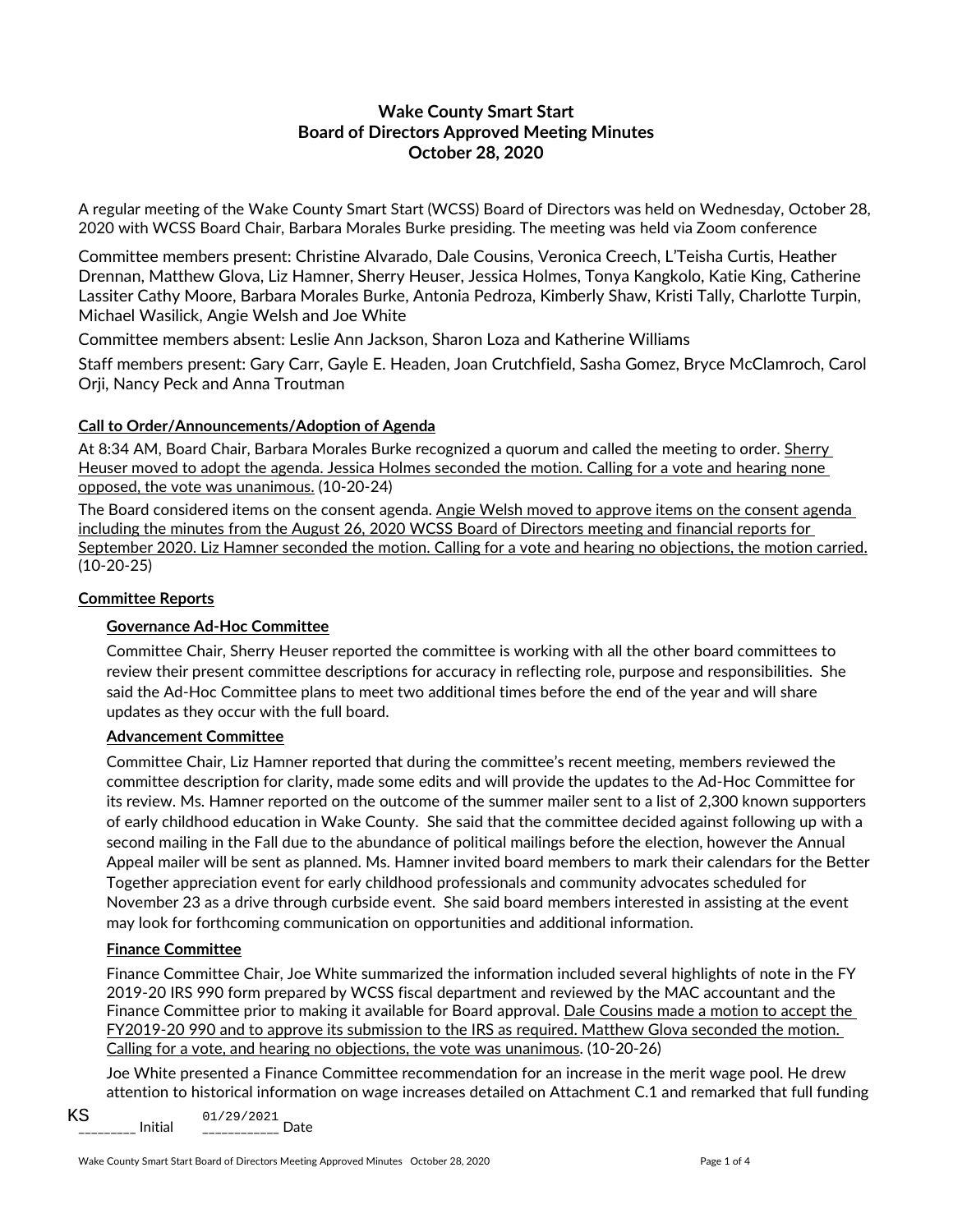was received for FY20-21 from NCPC and Division of Child Development and Early Education (DCDEE) to support the budgeted increase. Matt Glova made a motion to approve a 2.5% merit wage increase pool retroactive to July 1, 2020 for permanent staff positions as of June 30, 2020 excluding the Executive Director and MAC Accountant. Liz Hamner seconded the motion. Calling for a vote, and hearing no objections, the vote passed. (10-20-27)

### **Board Development Committee**

Board Development Chair, Angie Welsh announced this would be the last meeting for Commissioner Jessica Holmes as her term representing Wake County Board of Commissioners is ending. Ms. Welsh summarized highlights of Commissioner Holmes' advocacy leading to a permanent place for NC Pre-K in the Wake County education budget. Chair, Barbara Morales Burke presented the Board Development Committee recommendation for a resolution to recognize Commissioner Holmes for her service and leadership in supporting Wake County Smart Start and the NC Pre-K program.

Angie Welsh moved to adopt the following resolution:

In Recognition of Extraordinary Service and Leadership, The Wake County Smart Start Board of Directors Presents a Resolution in Honor of Wake County Commissioner Jessica N. Holmes:

Whereas, Commissioner Holmes is a member of the Wake County Smart Start Board of Directors since February 2015 representing the Wake County Board of Commissioners;

Whereas, among her many noteworthy achievements, Commissioner Holmes initiated and supported inclusion of the NC Pre-K program in the Wake County budget, resulting in \$325,728 in funding during her first year of service;

Whereas, Commissioner Holmes has over the past five plus years acted as the early education liaison for Wake County and has tirelessly cultivated exponentially increased county funding for the expansion of and permanent inclusion of the NC Pre-K program in the Wake County budget to serve 4-year-old children in Wake County;

Whereas, in 2017, Commissioner Holmes was elected as Chair of the Wake County Board of Commissioners, becoming the fourth woman of color and youngest person ever to do so, and assuming even greater leadership responsibilities while continuing her support of the NC Pre-K program in Wake County;

Whereas, Commissioner Holmes' contributions as a hardworking, committed leader and champion for early education are unparalleled and will be greatly missed by Wake County Smart Start Board members and staff;

Therefore, be it resolved that the Wake Smart Start Board of Directors expresses its deepest appreciation for the outstanding contributions made by Commissioner Jessica Holmes during her three terms of board service; and extends its best wishes as she continues her career as a public servant.

Be it further resolved that a copy of this resolution be entered permanently into the minutes of the Wake County Smart Start Board of Directors.

Charlotte Turpin seconded the motion. A vote was called for and all being in favor, the resolution was approved. (10-20-28)

Executive Director, Gayle E. Headen expressed gratitude to Commissioner Holmes for her support and drew attention to thank you messages framing the printed draft resolution created by NC Pre-K students as evidence of the difference her advocacy has made on their behalf.

Commissioner Holmes thanked the assembled board members and staff for the honor and opportunity to serve children in Wake County. She commented on her pride in seeing WCSS moved out of the non-profits category into a permanent education category in the Wake County budget. She vowed to continue her advocacy for early childhood.

### **Chair's Report**

Chair, Barbara Morales Burke recapped the following highlights from the September 23, 2020 Executive Committee meeting

\_\_\_\_\_\_\_\_\_ Initial \_\_\_\_\_\_\_\_\_\_\_\_ Date KS 01/29/2021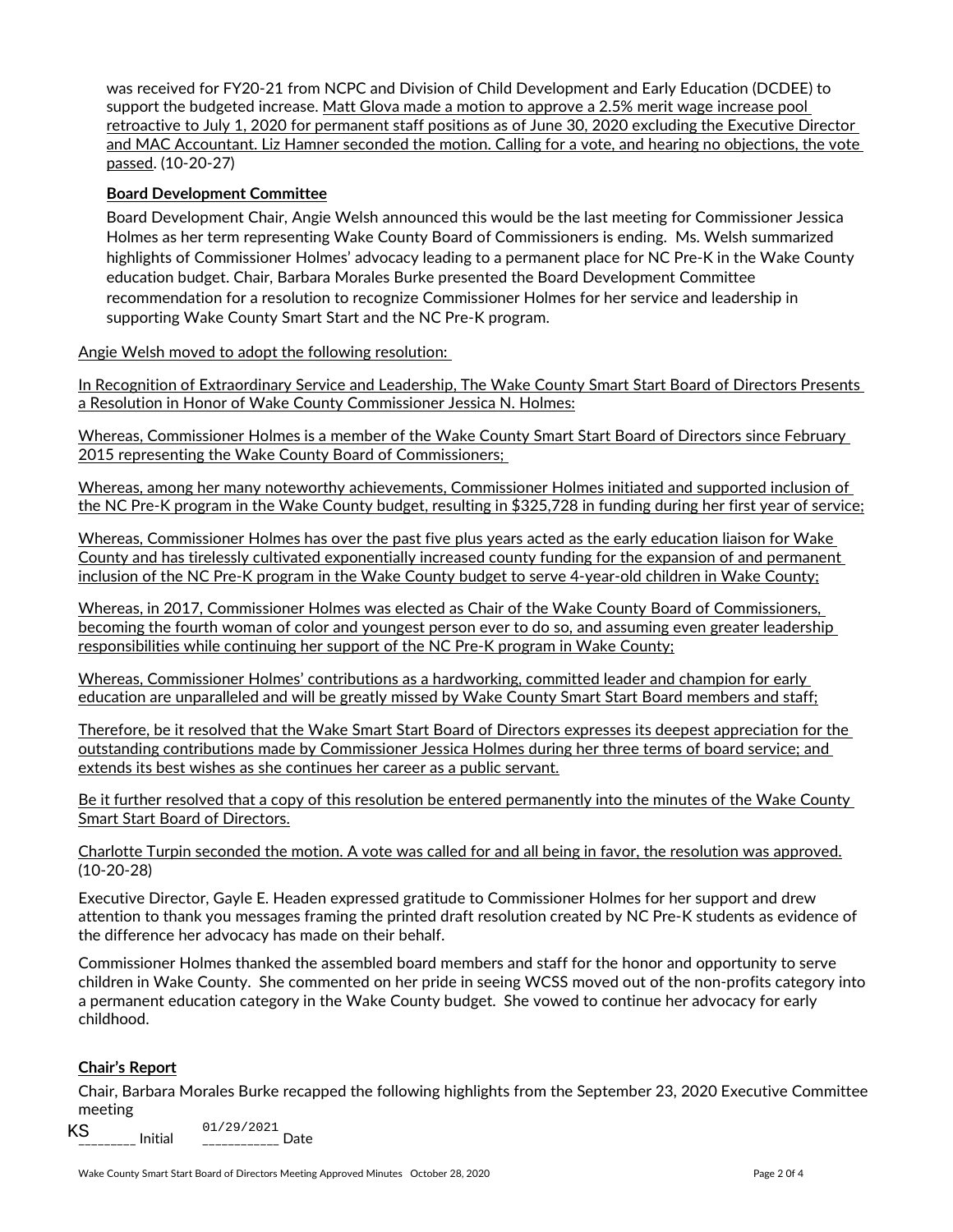- Review of August 2020 financial statement
- Discussion of plans for the December board seminar on the topic of racial equity
- Approval of a correction to the FY20-21 allocation amount for Child Care Subsidy program due to a mathematical error discovered on the document.
- Updates from WCSS Executive Director, Gayle Headen on Racial Equity consultant proposals, results of a child care provider survey, COVID-19 relief initiatives and a new AmeriCorp Vista volunteer to assist Community Relations and Development team work.
- During a closed session, discussed and approved a merit salary increase for the Executive Director contingent upon board approval of a merit wage increase for all WCSS staff.

Ms. Morales Burke reminded board members if they haven't yet submitted their Conflict of Interest disclosure statements, these are due to Nancy Peck by Oct. 30, 2020.

#### **Executive Director's Report**

Executive Director, Gayle E. Headen provided an update on the following topics:

- Racial Equity work: Seven consulting proposals were received by the RFP deadline, reviewed and scored by a team of ten staff members resulting in the selection of CounterPart Consulting to provide racial equity training and consultation from October 2020 to September 2021. An Equity Leadership Team (ELT) of seven WCSS staff has been formed representing diversity of level of position and length of service in the organization, race, ethnicity, age, gender and external relationships with stakeholders. The ELT will have a first meeting with CounterPart on Nov. 7. Planning will start immediately for the Dec. 2 board seminar and will allow for differences in the level of training that some board members may have already received on the topic.
- COVID-19 Initiatives: NCPC and the Smart Start network has fast tracked the development and implementation of three initiatives to leverage \$5 million in federal CARES Act funds allocated to Smart Start by the state. Ms. Headen said that WCSS has chosen to participate in each of the initiatives and is moving quickly to fully expend the budgeted amount by the end of the year. Ms. Headen outlined the three initiatives as follows:
	- $\circ$  Resources for Resilience: WCSS is recruiting and registering parents, teachers and funded partners to participate in 14 trauma informed, resiliency focused workshop trainings and one hour Listening Circles to provide them with tools and strategies to promote resilience and mitigate the effects of ongoing stress experienced by young children and their families.
	- o Wonderschool focusing on support of licensed family home child care providers through one year business automation subscriptions to improve and sustain their operations. The WCSS ECI team has recruited family home providers in excess of the allotted amount and has received encouraged to continue recruitment.
	- $\circ$  System Improvement and Public Engagement (SIPE) team along with two community partners are distributing forty loaded tablets including WhatsApp and packaged with a hot spot with 1 year paid subscription for internet service to provide information and technology access to in-need families and linking them to Parent Education and Home Visiting services.
- NCPC updates
	- Evaluation of the allocations methodology which NCPC is required by law to develop for funding local partnerships. NCPC has contracted with WestEd to evaluate its funding formula. Smart Start local partnership ED teams are participating in a series of input sessions and conversation with Local Partnership Advisory Council (LPAC) to inform WestEd in developing recommendations for the funding formula, anticipated to take two years for completion.
	- $\circ$  FY19-20 Smart Start funding reversions to NCPC will be returned to WCSS in the current fiscal year in the form of carry forward funding. WCSS staff will make a recommendation to Finance Committee at its November meeting for the best uses of allocating these one-time funds. If accepted, the recommendation will be brought to the full Board in December.